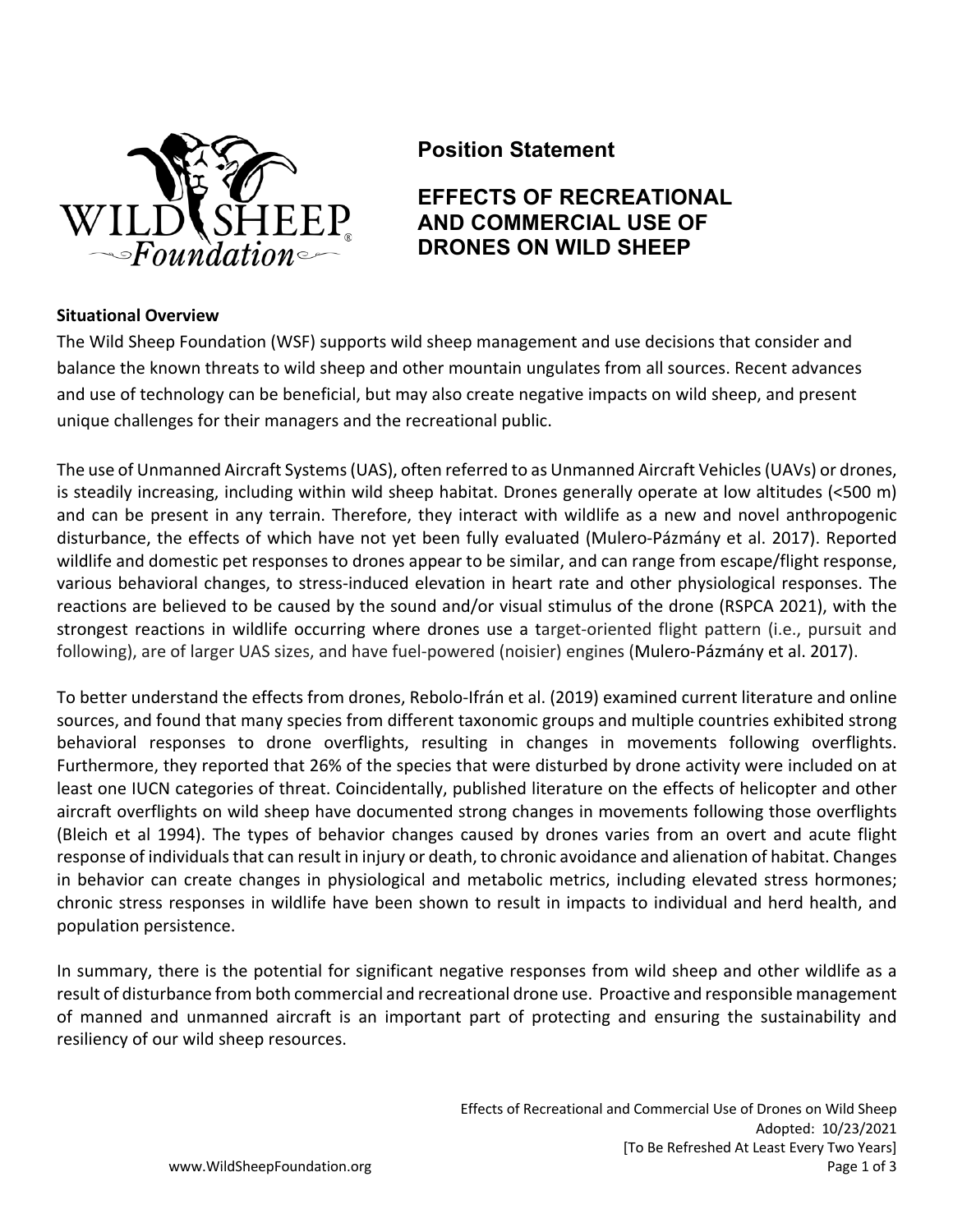Recognition of the significant impact of aerial disturbance on wildlife has prompted some jurisdictional wildlife agencies to implement specific legislative restrictions and policies on drone use:

- https://news.gov.bc.ca/releases/2016FLNR0150-001340
- https://bcparks.ca/visiting/parks-and-drones/
- https://www.leg.state.nv.us/NAC/NAC-503.html#NAC503Sec148 and
- https://www.leg.state.nv.us/NRS/NRS-503.html#NRS503Sec010 (Nevada regulation and statute on manned and unmanned aircraft related to wildlife).

Provisions for certification/licensing of drone operation is now required in Canada (https://tc.canada.ca/en/aviation/drone-safety/flying-your-drone-safely-legally#legal), and similar requirements are being considered elsewhere.

Wildlife agency staff and others recognize there may be specific benefits to the use of drones, and recommend:

- implementing mitigation measures such as ensuring minimum separation distances to wildlife, to reduce negative impacts;
- decisions to use UAS being justified with a formal rationale, and authorized under permit;
- in some areas, UAS operations are only undertaken under the direction of an agency professional who is knowledgeable on disturbance-risk and the impacts on the wildlife being observed; and/or
- the activity is considered necessary to protect human safety or is justified by the collection of scientific/ biological information.

Drone use that is considered necessary to support wildlife management and/or research would still be conducted in a manner that appropriately restricts negative impacts to wildlife.

Public use of UAS/UAV/drones should be informed by research and outreach to improve the understanding of impacts associated with their use. WSF supports existing agency and jurisdictional policy/certification/licensing programs, and urges agencies and regulators to include research that assesses potential impacts of drone operations while providing education, instruction, and communication to enable responsible public use of this technology.

### **Position**

In response to the increasing pressures, known impacts and potential dangers from UAS/UAV/drones on wild sheep and other wildlife, the Wild Sheep Foundation supports regulations restricting use of this technology while hunting. WSF also supports development of federal/state/provincial/territorial government land and wildlife management agencies' regulation of drone use for recreational and commercial purposes, until such time that adequate certification, licensing, and education programs are developed, in all jurisdictions. WSF encourages both the public and wild sheep conservation stakeholders to conduct any activities using UAS/UAV/drones in a manner that does not disturb wild sheep or wildlife, and to practice caution and employ avoidance strategies when using drones in areas where they may result in disturbance to wildlife.